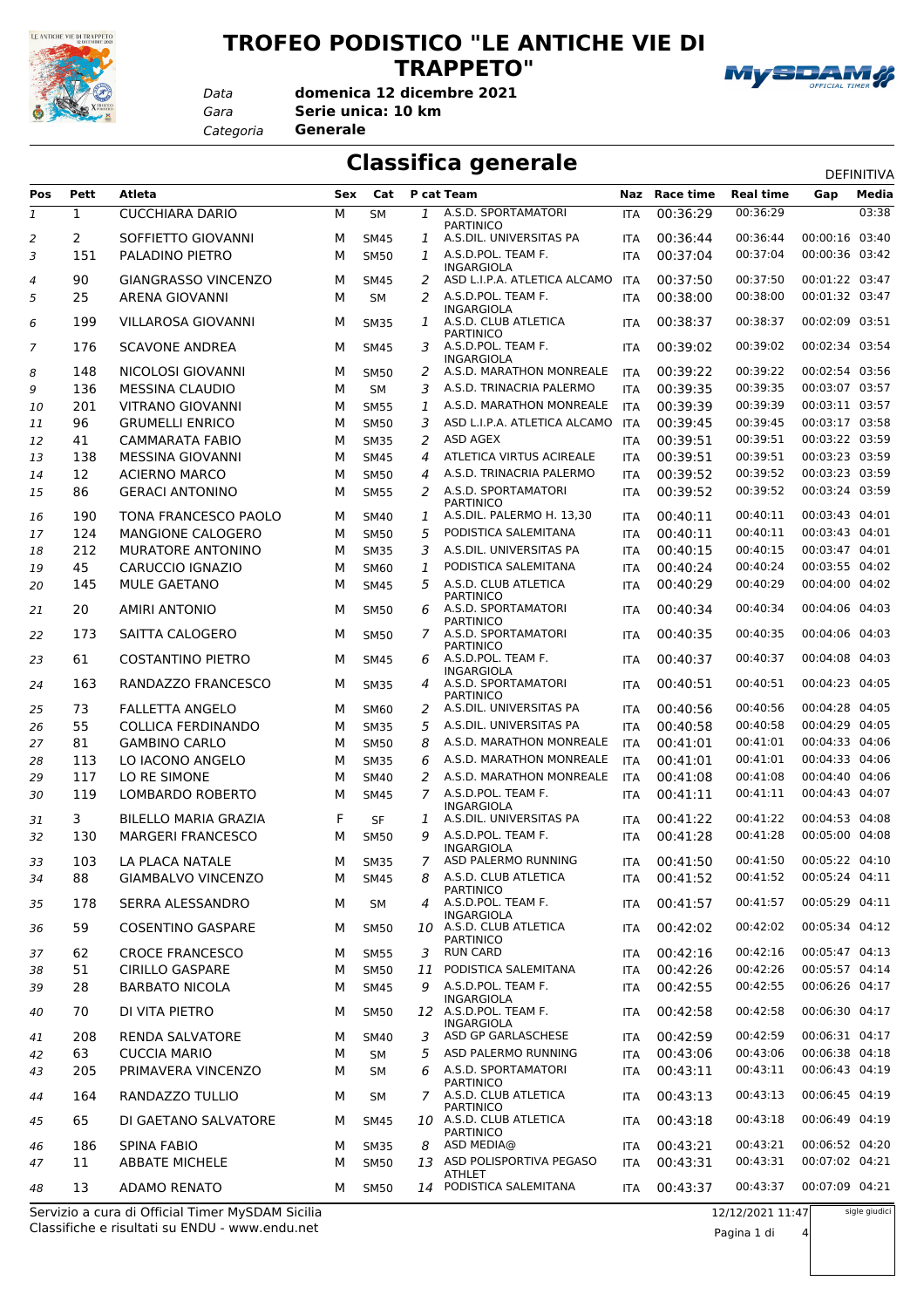## **Classifica generale**

|     |             |                                              |     |             |                  |                                                                 |            |                      |                      |                                  | <b>DEFINITIVA</b> |
|-----|-------------|----------------------------------------------|-----|-------------|------------------|-----------------------------------------------------------------|------------|----------------------|----------------------|----------------------------------|-------------------|
| Pos | <b>Pett</b> | <b>Atleta</b>                                | Sex | Cat         |                  | P cat Team                                                      |            | Naz Race time        | <b>Real time</b>     | Gap                              | Media             |
| 49  | 94          | <b>GRECO GAETANO</b>                         | М   | <b>SM55</b> | 4                | ASD POLISPORTIVA PEGASO                                         | ITA        | 00:43:38             | 00:43:38             | 00:07:10 04:21                   |                   |
| 50  | 134         | <b>MENDOLA DANILO</b>                        | м   | <b>SM45</b> |                  | <b>ATHLET</b><br>11 ASD PALERMO RUNNING                         | <b>ITA</b> | 00:43:41             | 00:43:41             | 00:07:13 04:22                   |                   |
| 51  | 184         | <b>SALVATORE</b><br><b>SPATA ROBERTO</b>     | м   | <b>SM50</b> |                  | 15 A.S.D. SPORTAMATORI                                          | ITA        | 00:43:41             | 00:43:41             | 00:07:13 04:22                   |                   |
| 52  | 116         | LO MONTE GIUSEPPE                            | м   | <b>SM55</b> | 5                | PARTINICO<br>ASD POLISPORTIVA PEGASO                            | <b>ITA</b> | 00:43:57             | 00:43:57             | 00:07:29 04:23                   |                   |
| 53  | 37          | <b>BLUNDA GIOVANNI</b>                       | м   | <b>SM50</b> | 16               | <b>ATHLET</b><br>PODISTICA SALEMITANA                           | <b>ITA</b> | 00:44:02             | 00:44:02             | 00:07:34 04:24                   |                   |
|     |             | <b>FRANCESCO</b>                             |     |             |                  |                                                                 |            |                      |                      |                                  |                   |
| 54  | 101         | <b>INZIRILLO EMILY</b>                       | F   | <b>SF35</b> | 1                | ASD EQUILIBRA RUNNING TEAM ITA<br>PA                            |            | 00:44:21             | 00:44:21             | 00:07:53 04:26                   |                   |
| 55  | 140         | <b>MESSINA PIETRO</b>                        | м   | <b>SM45</b> |                  | 12 A.S.D. MARATHON MONREALE                                     | <b>ITA</b> | 00:44:21             | 00:44:21             | 00:07:53 04:26                   |                   |
| 56  | 80          | FIUMEFREDDO GIUSEPPE                         | м   | <b>SM50</b> | 17               | A.S.D. MARATHON MONREALE                                        | <b>ITA</b> | 00:44:21             | 00:44:21             | 00:07:53 04:26                   |                   |
| 57  | 211         | SAMPINO ANTONIO                              | М   | <b>SM45</b> |                  | 13 ASD POLIZIA DI STATO<br><b>PALERMO</b>                       | <b>ITA</b> | 00:44:29             | 00:44:29             | 00:08:00 04:26                   |                   |
| 58  | 126         | <b>MANNO ANDREA</b>                          | м   | <b>SM50</b> | 18               | ASD L.I.P.A. ATLETICA ALCAMO                                    | <b>ITA</b> | 00:44:33             | 00:44:33             | 00:08:05 04:27                   |                   |
| 59  | 200         | <b>VIOLA GAETANO</b>                         | м   | <b>SM35</b> | 9                | A.S.D. CLUB ATLETICA                                            | <b>ITA</b> | 00:44:34             | 00:44:34             | 00:08:06 04:27                   |                   |
| 60  | 109         | LO BAIDO BARTOLOMEO                          | м   | <b>SM40</b> | $\boldsymbol{4}$ | <b>PARTINICO</b><br>A.S.D. SPORTAMATORI                         | ITA        | 00:44:38             | 00:44:38             | 00:08:10 04:27                   |                   |
| 61  | 149         | <b>OCEANO FRANCESCO</b>                      | м   | <b>SM35</b> | 10               | PARTINICO<br>A.S.D. CLUB ATLETICA                               | <b>ITA</b> | 00:44:40             | 00:44:40             | 00:08:12 04:27                   |                   |
| 62  | 135         | <b>MERENDINO PIETRO</b>                      | м   | <b>SM55</b> | 6                | <b>PARTINICO</b><br>ASD POLISPORTIVA PEGASO                     | <b>ITA</b> | 00:44:41             | 00:44:41             | 00:08:13 04:28                   |                   |
| 63  | 78          | <b>FILIPPI FRANCESCO</b>                     | м   | <b>SM40</b> | 5                | <b>ATHLET</b><br>ASD L.I.P.A. ATLETICA ALCAMO                   | <b>ITA</b> | 00:44:43             | 00:44:43             | 00:08:14 04:28                   |                   |
| 64  | 175         | SANGHEZ ANTONINO                             | м   | <b>SM55</b> | 7                | A.S.D. MARATHON MONREALE                                        | <b>ITA</b> | 00:44:43             | 00:44:43             | 00:08:15 04:28                   |                   |
| 65  | 100         | <b>INZIRILLO DANIELE</b>                     | м   | <b>SM50</b> | 19               | ASD EQUILIBRA RUNNING TEAM ITA                                  |            | 00:44:44             | 00:44:44             | 00:08:16 04:28                   |                   |
| 66  | 29          | <b>BARRACO GIUSEPPE</b>                      | м   | <b>SM35</b> | 11               | PA<br><b>RUN CARD</b>                                           | <b>ITA</b> | 00:44:44             | 00:44:44             | 00:08:16 04:28                   |                   |
| 67  | 183         | SORVILLO SIMONA                              | F   | <b>SF40</b> | 1                | A.S.D. TRINACRIA PALERMO                                        | ITA        | 00:44:45             | 00:44:45             | 00:08:17 04:28                   |                   |
| 68  | 118         | LO VERDE GIUSEPPE                            | М   | <b>SM65</b> | 1                | ASD POLISPORTIVA PEGASO                                         | <b>ITA</b> | 00:44:49             | 00:44:49             | 00:08:21 04:28                   |                   |
|     |             |                                              |     |             |                  | <b>ATHLET</b>                                                   |            |                      |                      |                                  |                   |
| 69  | 58<br>115   | COPPOLA SALVATORE<br>LO IACONO LEONARDO      | м   | <b>SM55</b> | 8<br>3           | <b>RUN CARD</b><br>A.S.D. CLUB ATLETICA                         | ITA        | 00:45:04<br>00:45:06 | 00:45:04<br>00:45:06 | 00:08:36 04:30<br>00:08:38 04:30 |                   |
| 70  |             |                                              | м   | <b>SM60</b> |                  | <b>PARTINICO</b>                                                | <b>ITA</b> |                      |                      |                                  |                   |
| 71  | 43          | CANNOVA MAURIZIO                             | м   | <b>SM55</b> | 9                | G.S. DIL. AMATORI PALERMO                                       | ITA        | 00:45:19             | 00:45:19             | 00:08:50 04:31                   |                   |
| 72  | 15          | ALBANO GIOVANNI                              | м   | <b>SM55</b> | 10               | A.S.D. MARATHON MONREALE                                        | <b>ITA</b> | 00:45:22             | 00:45:22             | 00:08:54 04:32                   |                   |
| 73  | 48          | CAVARRETTA FRANCESCO                         | м   | <b>SM45</b> | 14               | ASD PALERMO RUNNING                                             | <b>ITA</b> | 00:45:25             | 00:45:25             | 00:08:56 04:32                   |                   |
| 74  | 141         | <b>MESSINA VITO</b>                          | м   | <b>SM35</b> |                  | 12 A.S.D. SPORTAMATORI<br><b>PARTINICO</b>                      | <b>ITA</b> | 00:45:39             | 00:45:39             | 00:09:10 04:33                   |                   |
| 75  | 95          | <b>GREGORIANO ANGELO</b>                     | м   | <b>SM40</b> | 6                | A.S.D. CLUB ATLETICA<br><b>PARTINICO</b>                        | <b>ITA</b> | 00:45:45             | 00:45:45             | 00:09:17 04:34                   |                   |
| 76  | 33          | <b>BERTUCCIO TOMMASO</b><br><b>SALVATORE</b> | м   | <b>SM45</b> |                  | 15 G.S. DIL. AMATORI PALERMO                                    | <b>ITA</b> | 00:45:50             | 00:45:50             | 00:09:22 04:34                   |                   |
| 77  | 69          | DI VERDE GIOACCHINO                          | м   | <b>SM45</b> |                  | 16 A.S.D. MARATHON MONREALE                                     | ITA        | 00:45:51             | 00:45:51             | 00:09:23 04:35                   |                   |
| 78  | 133         | MAZZARA ALBERTO                              | м   | <b>SM55</b> |                  | 11 A.S.D. TRINACRIA PALERMO                                     | <b>ITA</b> | 00:45:52             | 00:45:52             | 00:09:24 04:35                   |                   |
| 79  | 107         | <b>LASCARI FILIPPA</b>                       | F   | <b>SF45</b> |                  | 1 A.S.D. TRINACRIA PALERMO                                      | <b>ITA</b> | 00:45:52             | 00:45:52             | 00:09:24 04:35                   |                   |
| 80  | 150         | <b>OLIVA GIUSEPPE</b>                        | м   | <b>SM45</b> |                  | 17 ASD PALERMO RUNNING                                          | ITA        | 00:46:02             | 00:46:02             | 00:09:34 04:36                   |                   |
| 81  | 39          | <b>CALANDRA SALVATORE</b>                    | М   | <b>SM40</b> | $\overline{7}$   | A.S.D. SPORTAMATORI<br><b>PARTINICO</b>                         | ITA        | 00:46:07             | 00:46:07             | 00:09:39 04:36                   |                   |
| 82  | 169         | RINAUDO VINCENZO                             | м   | <b>SM55</b> |                  | 12 A.S.D. SPORTAMATORI<br><b>PARTINICO</b>                      | <b>ITA</b> | 00:46:08             | 00:46:08             | 00:09:39 04:36                   |                   |
| 83  | 168         | RICCOBONO ROBERTO                            | м   | <b>SM35</b> | 13               | A.S.D. MARATHON MONREALE                                        | ITA        | 00:46:09             | 00:46:09             | 00:09:41 04:36                   |                   |
| 84  | 30          | <b>BARRALE MICHELE</b>                       | м   | <b>SM60</b> | $\overline{4}$   | A.S.D. SPORTAMATORI<br>PARTINICO                                | <b>ITA</b> | 00:46:20             | 00:46:20             | 00:09:52 04:37                   |                   |
| 85  | 99          | <b>INTRAVAIA ALESSANDRO</b>                  | м   | <b>SM55</b> |                  | 13 A.S.D. MARATHON MONREALE                                     | ITA        | 00:46:36             | 00:46:36             | 00:10:08 04:39                   |                   |
| 86  | 209         | LUNETTO IGNAZIO                              | м   | <b>SM55</b> |                  | 14 A.S.DIL. UNIVERSITAS PA                                      | <b>ITA</b> | 00:46:43             | 00:46:43             | 00:10:15 04:40                   |                   |
| 87  | 38          | <b>BOMMARITO ANNA</b>                        | F   | <b>SF50</b> | $\mathcal{I}$    | G.S.D. 5 TORRI FIAMME<br><b>CREMISI</b>                         | <b>ITA</b> | 00:46:51             | 00:46:51             | 00:10:22 04:41                   |                   |
| 88  | 158         | PIRRONE NICOLO' GIORGIO                      | м   | PM          | 1                | <b>RUN CARD</b>                                                 | <b>ITA</b> | 00:46:53             | 00:46:53             | 00:10:25 04:41                   |                   |
| 89  | 102         | <b>IPPOLITO ANTONINO</b>                     | м   | <b>SM40</b> | 8                | A.S.D.POL. TEAM F.                                              | <b>ITA</b> | 00:47:03             | 00:47:03             | 00:10:35 04:42                   |                   |
| 90  | 170         | RIZZUTO PIETRO                               | м   | <b>SM55</b> |                  | <b>INGARGIOLA</b><br>15 A.S.D.POL. TEAM F.<br><b>INGARGIOLA</b> | <b>ITA</b> | 00:47:18             | 00:47:18             | 00:10:50 04:43                   |                   |
| 91  | 57          | <b>CONTI ENRICO</b>                          | м   | <b>SM45</b> |                  | 18 A.S.D. MARATHON MONREALE                                     | ITA        | 00:47:19             | 00:47:19             | 00:10:50 04:43                   |                   |
| 92  | 197         | VASSALLO PAOLO                               | м   | <b>SM55</b> |                  | 16 A.S.D. MARATHON MONREALE                                     | <b>ITA</b> | 00:47:37             | 00:47:37             | 00:11:09 04:45                   |                   |
| 93  | 198         | <b>VERNACI ROSA RITA</b>                     | F   | <b>SF50</b> | 2                | A.S.D. TRINACRIA PALERMO                                        | ITA        | 00:47:44             | 00:47:44             | 00:11:16 04:46                   |                   |
| 94  | 44          | CARBONELLO LEONARDO                          | м   | <b>SM45</b> | 19               | PODISTICA SALEMITANA                                            | ITA        | 00:47:48             | 00:47:48             | 00:11:20 04:46                   |                   |
| 95  | 106         | <b>LANTIERI ETTORE</b>                       | м   | <b>SM65</b> | 2                | ASD POLISPORTIVA PEGASO                                         | <b>ITA</b> | 00:47:50             | 00:47:50             | 00:11:22 04:47                   |                   |
| 96  | 203         | ZISA CINZIA                                  | F   | <b>SF45</b> | 2                | ATHLET<br>A.S.D. TRINACRIA PALERMO                              | <b>ITA</b> | 00:47:51             | 00:47:51             | 00:11:22 04:47                   |                   |
| 97  | 207         | MARCHESE GIOACCHINO                          | м   | <b>SM50</b> | 20               | A.S.D. SPORTAMATORI<br>PARTINICO                                | <b>ITA</b> | 00:47:59             | 00:47:59             | 00:11:31 04:47                   |                   |
| 98  | 17          | AMATO ANTONINO                               | м   | <b>SM50</b> |                  | 21 A.S.D. CLUB ATLETICA<br><b>PARTINICO</b>                     | ITA        | 00:47:59             | 00:47:59             | 00:11:31 04:47                   |                   |
| 99  | 47          | CASTELLI FRANCESCO                           | м   | <b>SM60</b> | 5                | A.S.D.POL. TEAM F.<br><b>INGARGIOLA</b>                         | <b>ITA</b> | 00:48:04             | 00:48:04             | 00:11:35 04:48                   |                   |
| 100 | 56          | <b>COLLURA GIORGIO</b>                       | М   | <b>SM55</b> |                  | 17 RUN CARD                                                     | <b>ITA</b> | 00:48:06             | 00:48:06             | 00:11:37 04:48                   |                   |

Classifiche e risultati su ENDU - www.endu.net Servizio a cura di Official Timer MySDAM Sicilia sigle giudici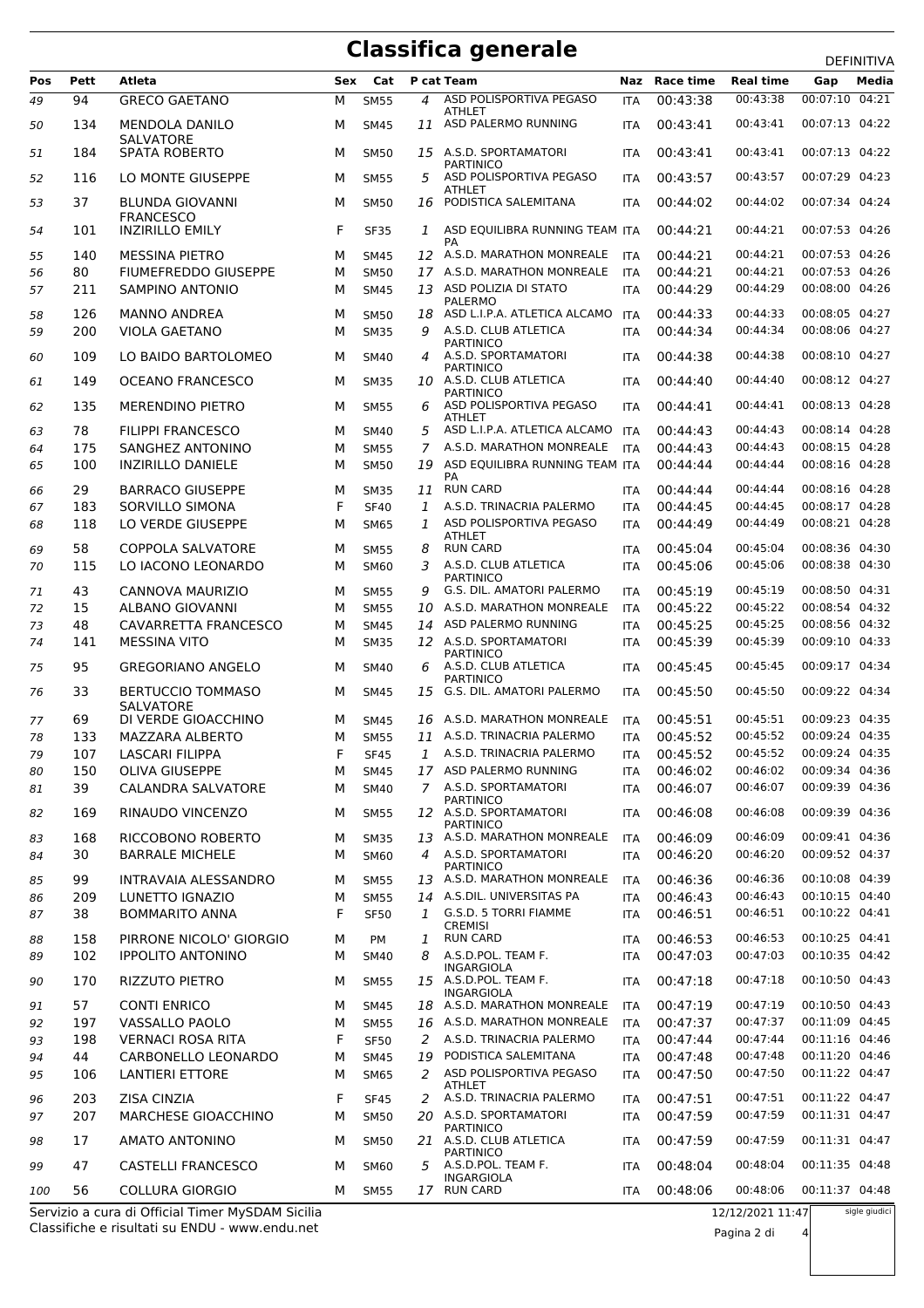## **Classifica generale** DEFINITIVA

| Pos | Pett | Atleta                             | Sex | Cat         |                | P cat Team                                                     | Naz        | <b>Race time</b> | <b>Real time</b> | Gap            | Media |
|-----|------|------------------------------------|-----|-------------|----------------|----------------------------------------------------------------|------------|------------------|------------------|----------------|-------|
| 101 | 82   | <b>GAMBINO LAURA</b>               | F   | <b>SF40</b> | 2              | A.S.DIL. UNIVERSITAS PA                                        | <b>ITA</b> | 00:48:10         | 00:48:10         | 00:11:42 04:48 |       |
| 102 | 111  | LO CACCIATO PAOLINO                | М   | <b>SM50</b> |                | 22 A.S.DIL. UNIVERSITAS PA                                     | <b>ITA</b> | 00:48:11         | 00:48:11         | 00:11:43 04:49 |       |
| 103 | 22   | ANGELONE ANGELO                    | М   | <b>SM40</b> | 9              | A.S.D.POL. TEAM F.<br>INGARGIOLA                               | <b>ITA</b> | 00:48:20         | 00:48:20         | 00:11:52 04:49 |       |
| 104 | 144  | <b>MOSCA FABIO</b>                 | М   | <b>SM40</b> | 10             | HYKKARA BIKE                                                   | <b>ITA</b> | 00:48:23         | 00:48:23         | 00:11:55 04:50 |       |
| 105 | 18   | <b>AMATO BARTOLO</b>               | М   | <b>SM50</b> | 23             | <b>HYKKARA BIKE</b>                                            | <b>ITA</b> | 00:48:28         | 00:48:28         | 00:12:00 04:50 |       |
| 106 | 89   | <b>GIAMBRONE NATALINO</b>          | М   | <b>SM50</b> | 24             | A.S.DIL. UNIVERSITAS PA                                        | <b>ITA</b> | 00:48:33         | 00:48:33         | 00:12:05 04:51 |       |
| 107 | 105  | <b>LABITA VINCENZO</b>             | М   | <b>SM50</b> |                | 25 ASD L.I.P.A. ATLETICA ALCAMO                                | <b>ITA</b> | 00:48:45         | 00:48:45         | 00:12:16 04:52 |       |
| 108 | 123  | <b>MANGALAVITI LUCIO</b>           | М   | <b>SM70</b> | 1              | ASD ATL. CITTA' DI MISTRETTA                                   | <b>ITA</b> | 00:48:47         | 00:48:47         | 00:12:19 04:52 |       |
| 109 | 180  | SIMONETTA DOMENICO                 | М   | <b>SM35</b> | 14             | A.S.D.POL. TEAM F.                                             | ITA        | 00:48:58         | 00:48:58         | 00:12:30 04:53 |       |
| 110 | 155  | PAVIA LEONARDO                     | м   | <b>SM60</b> | 6              | <b>INGARGIOLA</b><br>A.S.D.POL. TEAM F.                        | ITA        | 00:49:04         | 00:49:04         | 00:12:36 04:54 |       |
| 111 | 195  | <b>TURDO ALESSANDRO</b>            | М   | <b>SM40</b> |                | INGARGIOLA<br>11 A.S.D. CLUB ATLETICA                          | <b>ITA</b> | 00:49:04         | 00:49:04         | 00:12:36 04:54 |       |
| 112 | 53   | COLLETTA PAOLO                     | М   | <b>SM45</b> | 20             | <b>PARTINICO</b><br>ASD PALERMO RUNNING                        | <b>ITA</b> | 00:49:12         | 00:49:12         | 00:12:44 04:55 |       |
| 113 | 182  | SORRENTINO CALOGERO                | М   | <b>SM45</b> |                | 21 A.S.D. MARATHON MONREALE                                    | <b>ITA</b> | 00:49:14         | 00:49:14         | 00:12:45 04:55 |       |
| 114 | 16   | ALBIOLO PAOLO                      | М   | <b>SM45</b> |                | 22 A.S.D. SPORTAMATORI                                         |            | 00:49:34         | 00:49:34         | 00:13:06 04:57 |       |
|     |      |                                    |     |             |                | <b>PARTINICO</b>                                               | ITA        |                  |                  |                |       |
| 115 | 131  | <b>MARTORANA ZAIRA</b>             | F   | <b>SF</b>   |                | 2 A.S.D. MARATHON MONREALE                                     | <b>ITA</b> | 00:49:36         | 00:49:36         | 00:13:07 04:57 |       |
| 116 | 165  | <b>REGINA DOMENICO</b>             | М   | <b>SM35</b> | 15             | ASD L.I.P.A. ATLETICA ALCAMO                                   | <b>ITA</b> | 00:49:52         | 00:49:52         | 00:13:23 04:59 |       |
| 117 | 50   | <b>CHIRCO MARIO</b>                | М   | <b>SM40</b> | 12             | ASD L.I.P.A. ATLETICA ALCAMO                                   | ITA        | 00:49:55         | 00:49:55         | 00:13:27 04:59 |       |
| 118 | 34   | <b>BILLECI GIOVANNI</b>            | М   | <b>SM65</b> | 3              | A.S.D. TRINACRIA PALERMO                                       | <b>ITA</b> | 00:50:04         | 00:50:04         | 00:13:35 05:00 |       |
| 119 | 210  | <b>BONO GIUSEPPE</b>               | М   | SM60        | $\overline{7}$ | <b>RUN CARD</b>                                                | <b>ITA</b> | 00:50:08         | 00:50:08         | 00:13:40 05:00 |       |
| 120 | 32   | <b>BENIGNO MICHELE</b>             | М   | <b>SM35</b> | 16             | A.S.D. G.S. PARTINICO<br><b>RUNNING</b>                        | <b>ITA</b> | 00:50:10         | 00:50:10         | 00:13:42 05:00 |       |
| 121 | 191  | <b>TRANCHINA GIUSEPPE</b>          | М   | <b>SM60</b> | 8              | <b>HYKKARA BIKE</b>                                            | <b>ITA</b> | 00:50:12         | 00:50:12         | 00:13:44 05:01 |       |
| 122 | 79   | FILIZZOLA FLORA                    | F   | <b>SF50</b> | 3              | ASD POLISPORTIVA PEGASO<br><b>ATHLET</b>                       | <b>ITA</b> | 00:50:18         | 00:50:18         | 00:13:50 05:01 |       |
| 123 | 171  | RONCONE ANTONINA                   | F   | <b>SF55</b> | 1              | A.S.D. TRINACRIA PALERMO                                       | ITA        | 00:50:18         | 00:50:18         | 00:13:50 05:01 |       |
| 124 | 52   | <b>CIULLA FRANCESCO</b>            | М   | <b>SM70</b> | 2              | PODISTICA SALEMITANA                                           | ITA        | 00:50:22         | 00:50:22         | 00:13:53 05:02 |       |
| 125 | 60   | <b>COSSENTINO ANTONIO</b>          | М   | <b>SM40</b> |                | 13 A.S.D. SPORTAMATORI<br><b>PARTINICO</b>                     | <b>ITA</b> | 00:50:26         | 00:50:26         | 00:13:58 05:02 |       |
| 126 | 26   | <b>ASTA ANTONINO</b>               | М   | <b>SM50</b> |                | 26 ASD L.I.P.A. ATLETICA ALCAMO                                | ITA        | 00:50:33         | 00:50:33         | 00:14:04 05:03 |       |
| 127 | 27   | <b>BADALA' TOMMASO</b>             | М   | <b>SM45</b> |                | 23 A.S.D. CLUB ATLETICA<br><b>PARTINICO</b>                    | <b>ITA</b> | 00:50:39         | 00:50:39         | 00:14:11 05:03 |       |
| 128 | 152  | PAMPALONE VITANGELO                | М   | SМ          | 8              | ASD AGEX                                                       | ITA        | 00:50:43         | 00:50:43         | 00:14:15 05:04 |       |
| 129 | 174  | SALAMONE GIOVANNI                  | М   | <b>SM45</b> |                | 24 A.S.D. CLUB ATLETICA                                        | <b>ITA</b> | 00:50:45         | 00:50:45         | 00:14:17 05:04 |       |
| 130 | 72   | DRAGOTTO ELENA                     | F   | <b>SF35</b> | 2              | <b>PARTINICO</b><br>A.S. DIL. MARATHON<br><b>ALTOFONTE</b>     | ITA        | 00:50:52         | 00:50:52         | 00:14:24 05:05 |       |
| 131 | 85   | <b>GENNARO ERRICO</b>              | м   | <b>SM55</b> |                | 18 A.S.D. CLUB ATLETICA<br><b>PARTINICO</b>                    | <b>ITA</b> | 00:51:02         | 00:51:02         | 00:14:34 05:06 |       |
| 132 | 36   | <b>BLUNDA ANTONINO</b>             | М   | <b>SM60</b> | 9              | ASD L.I.P.A. ATLETICA ALCAMO                                   | <b>ITA</b> | 00:51:06         | 00:51:06         | 00:14:37 05:06 |       |
| 133 | 114  | LO IACONO IGNAZIO                  | М   | <b>SM65</b> | 4              | A.S.D. MARATHON MONREALE                                       | <b>ITA</b> | 00:51:14         | 00:51:14         | 00:14:46 05:07 |       |
| 134 | 23   | ARCANGELO ANDREA                   | М   | <b>SM65</b> | 5              | A.S.D. MARATHON MONREALE                                       | <b>ITA</b> | 00:51:16         | 00:51:16         | 00:14:48 05:07 |       |
| 135 | 154  | PATTI ANTONINO                     | М   | <b>SM50</b> |                | 27 ASD L.I.P.A. ATLETICA ALCAMO                                | <b>ITA</b> | 00:51:18         | 00:51:18         | 00:14:50 05:07 |       |
| 136 | 10   | <b>ABATE SANTINA</b>               | F   | <b>SF50</b> | $\overline{4}$ | PODISTICA SALEMITANA                                           | <b>ITA</b> | 00:51:20         | 00:51:20         | 00:14:52 05:07 |       |
| 137 | 74   | <b>FASULLO BIAGIO</b>              | М   | <b>SM55</b> |                | 19 A.S.D. MARATHON MONREALE                                    | ITA        | 00:51:31         | 00:51:31         | 00:15:03 05:09 |       |
| 138 | 202  | <b>ZAMBITO PAOLA</b>               | F   | <b>SF</b>   | 3              | ASD PALERMO RUNNING                                            | <b>ITA</b> | 00:51:38         | 00:51:38         | 00:15:10 05:09 |       |
| 139 | 92   | <b>GIRGENTI DANILO</b>             | М   | <b>SM50</b> | 28             | ASD PALERMO RUNNING                                            | <b>ITA</b> | 00:51:38         | 00:51:38         | 00:15:10 05:09 |       |
| 140 | 132  | MASTELLONE ANNAMARIA               | F   | <b>SF50</b> | 5              | A.S.D. TRINACRIA PALERMO                                       | <b>ITA</b> | 00:51:41         | 00:51:41         | 00:15:13 05:10 |       |
| 141 | 161  | PUGLISI VINCENZO                   | М   | <b>SM50</b> |                | 29 ASD EQUILIBRA RUNNING TEAM ITA                              |            | 00:51:45         | 00:51:45         | 00:15:17 05:10 |       |
| 142 | 122  | <b>MANCUSO MARIA CRISTINA</b>      | F   | <b>SF55</b> | 2              | PA<br>A.S.D. SPORTAMATORI<br><b>PARTINICO</b>                  | <b>ITA</b> | 00:51:50         | 00:51:50         | 00:15:21 05:10 |       |
| 143 | 75   | <b>FERRARO GIULIO</b>              | М   | <b>SM55</b> |                | 20 A.S.D. MARATHON MONREALE                                    | <b>ITA</b> | 00:52:02         | 00:52:02         | 00:15:34 05:12 |       |
| 144 | 127  | <b>MANNO MAURIZIO</b>              | М   | <b>SM50</b> | 30             | A.S.D. MARATHON MONREALE                                       | ITA        | 00:52:21         | 00:52:21         | 00:15:53 05:14 |       |
| 145 | 153  | PATERNA GRAZIA                     | F   | <b>SF50</b> | 6              | A.S.D. TRINACRIA PALERMO                                       | <b>ITA</b> | 00:52:28         | 00:52:28         | 00:16:00 05:14 |       |
| 146 | 54   | <b>COLLETTI IRENE</b>              | F   | <b>SF35</b> | 3              | ASD AGEX                                                       | <b>ITA</b> | 00:52:30         | 00:52:30         | 00:16:02 05:14 |       |
| 147 | 110  | LOBOZZO GENUINO<br><b>ANTONINO</b> | М   | <b>SM50</b> | 31             | A.S.DIL. UNIVERSITAS PA                                        | <b>ITA</b> | 00:53:16         | 00:53:16         | 00:16:48 05:19 |       |
| 148 | 14   | <b>ALAMIA ANGELO</b>               | М   | <b>SM50</b> |                | 32 HYKKARA BIKE                                                | <b>ITA</b> | 00:53:20         | 00:53:20         | 00:16:52 05:19 |       |
| 149 | 181  | SOFFIETTO GISELLA                  | F   | <b>SF40</b> | 3              | A.S.D. CLUB ATLETICA                                           | <b>ITA</b> | 00:53:21         | 00:53:21         | 00:16:53 05:20 |       |
| 150 | 157  | PETRUSO ANTONELLA                  | F   | <b>SF55</b> |                | <b>PARTINICO</b><br>3 A.S.D. CLUB ATLETICA<br><b>PARTINICO</b> | <b>ITA</b> | 00:53:21         | 00:53:21         | 00:16:53 05:20 |       |
| 151 | 162  | RANALDI PLINIO                     | м   | <b>SM40</b> |                | 14 A.S.D. CLUB ATLETICA<br><b>PARTINICO</b>                    | <b>ITA</b> | 00:53:22         | 00:53:22         | 00:16:53 05:20 |       |
| 152 | 156  | PERTICAROLI VALERIA                | F   | <b>SF55</b> | 4              | A.S.D. TRINACRIA PALERMO                                       | ITA        | 00:53:28         | 00:53:28         | 00:17:00 05:20 |       |
| 153 | 147  | NICASTRI ANDREA                    | М   | <b>SM45</b> |                | 25 HYKKARA BIKE                                                | <b>ITA</b> | 00:53:34         | 00:53:34         | 00:17:06 05:21 |       |
| 154 | 84   | <b>GARIFFO ALESSANDRO</b>          | М   | <b>SM60</b> |                | 10 A.S.D. TRINACRIA PALERMO                                    | <b>ITA</b> | 00:53:42         | 00:53:42         | 00:17:14 05:22 |       |
| 155 | 196  | <b>TURDO SALVATORE</b>             | М   | SM40        |                | 15 A.S.D. CLUB ATLETICA<br><b>PARTINICO</b>                    | ITA        | 00:54:05         | 00:54:05         | 00:17:37 05:24 |       |
| 156 | 185  | SPECIALE MICHELE                   | М   | <b>SM45</b> |                | 26 A.S.D. TRINACRIA PALERMO                                    | <b>ITA</b> | 00:54:12         | 00:54:12         | 00:17:44 05:25 |       |

Classifiche e risultati su ENDU - www.endu.net Servizio a cura di Official Timer MySDAM Sicilia